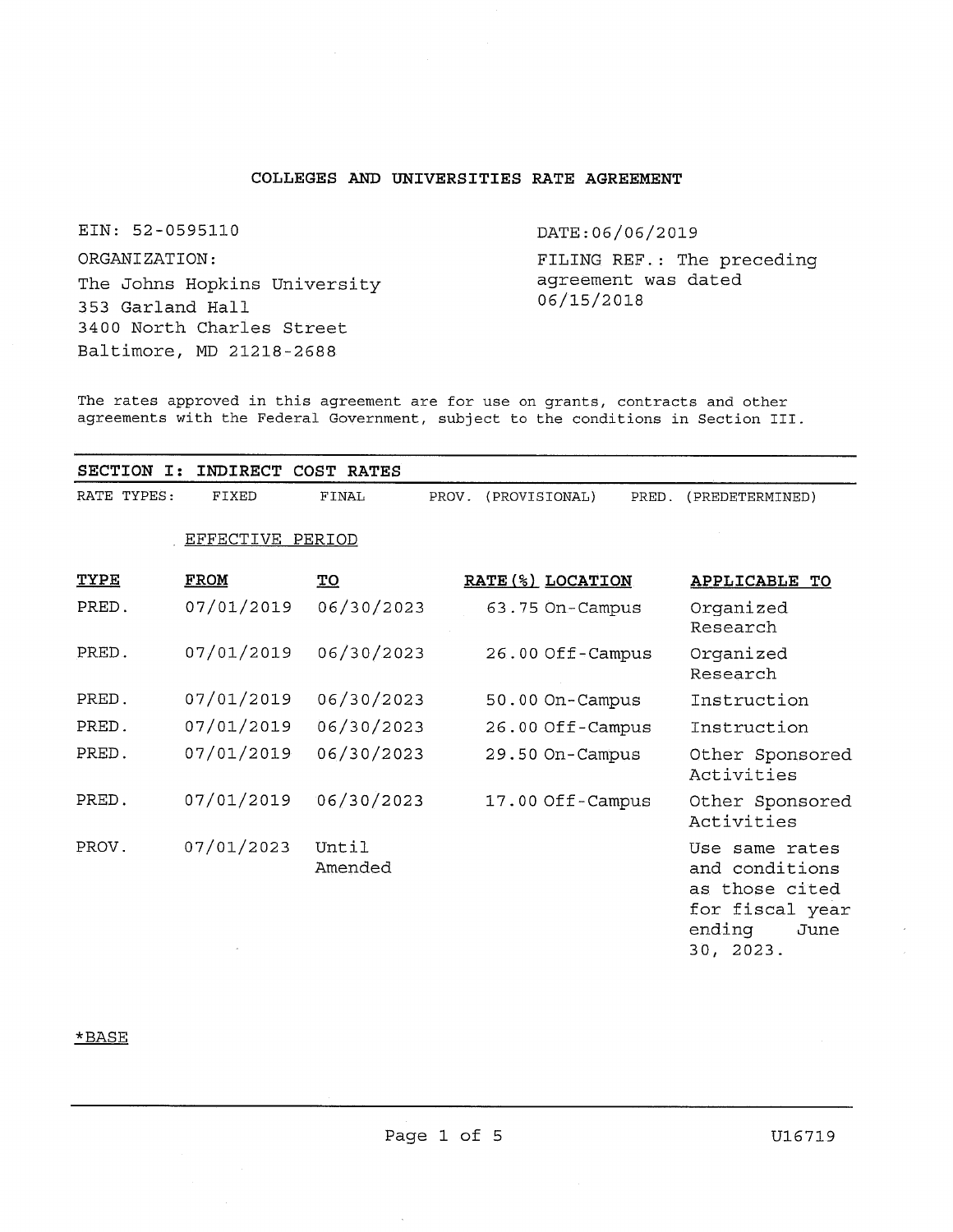**ORGANIZATION: The Johns Hopkins University AGREEMENT DATE: <sup>6</sup>/6/<sup>2019</sup>**

Modified total direct costs, consisting of all direct salaries and wages, applicable fringe benefits, materials and supplies, services, travel and up to the first \$25,<sup>000</sup> of each subaward (regardless of the period of performance of the subawards under the award). Modified total direct costs shall exclude equipment, capital expenditures, charges for patient care, rental costs, tuition remission, scholarships and fellowships, participant support costs and the portion of each subaward in excess of \$25,000. Other items may only be excluded when necessary to avoid a serious inequity in the distribution of indirect costs, and with the approval of the cognizant agency for indirect costs.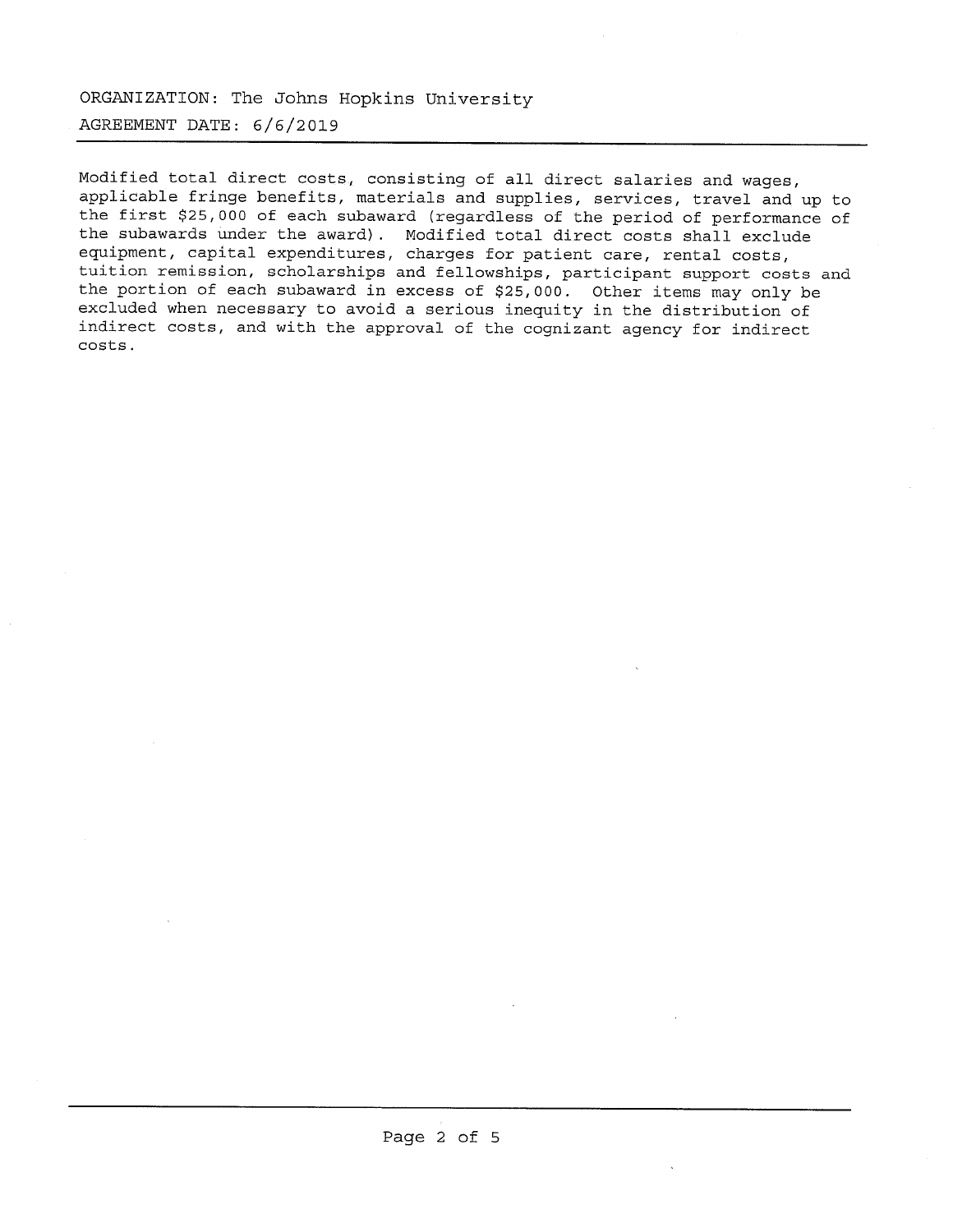| <b>SECTION</b><br>FRINGE<br>BENEFIT RATES**<br>I: |             |                         |                   |                                                                                                   |  |  |  |
|---------------------------------------------------|-------------|-------------------------|-------------------|---------------------------------------------------------------------------------------------------|--|--|--|
| <b>TYPE</b>                                       | <b>FROM</b> | $\underline{\text{TO}}$ | RATE (%) LOCATION | APPLICABLE TO                                                                                     |  |  |  |
| FIXED                                             | 7/1/2019    | 6/30/2020               | 33.50 All         | Faculty /<br>Staff                                                                                |  |  |  |
| FIXED                                             | 7/1/2019    | 6/30/2020               | 8.00 All          | Temp., Ltd.,<br>Casual                                                                            |  |  |  |
| FIXED                                             | 7/1/2019    | 6/30/2020               | 8.00 All          | Medical<br>Intern /<br>Resident                                                                   |  |  |  |
| FIXED                                             | 7/1/2019    | 6/30/2020               | 19.00 All         | Post Doctoral                                                                                     |  |  |  |
| FIXED                                             | 7/1/2019    | 6/30/2020               | 10.00 All         | Post Doctoral<br>Stipend                                                                          |  |  |  |
| PROV.                                             | 7/1/2020    | Until<br>amended        |                   | Use same rates<br>and conditions<br>as those cited<br>for fiscal<br>year ending<br>June 30, 2020. |  |  |  |

**\*\* DESCRIPTION OF FRINGE BENEFITS RATE BASE: Salaries and wages excluding vacation pay.**

 $\sim$ 

 $\mathcal{L}_{\mathcal{L}}$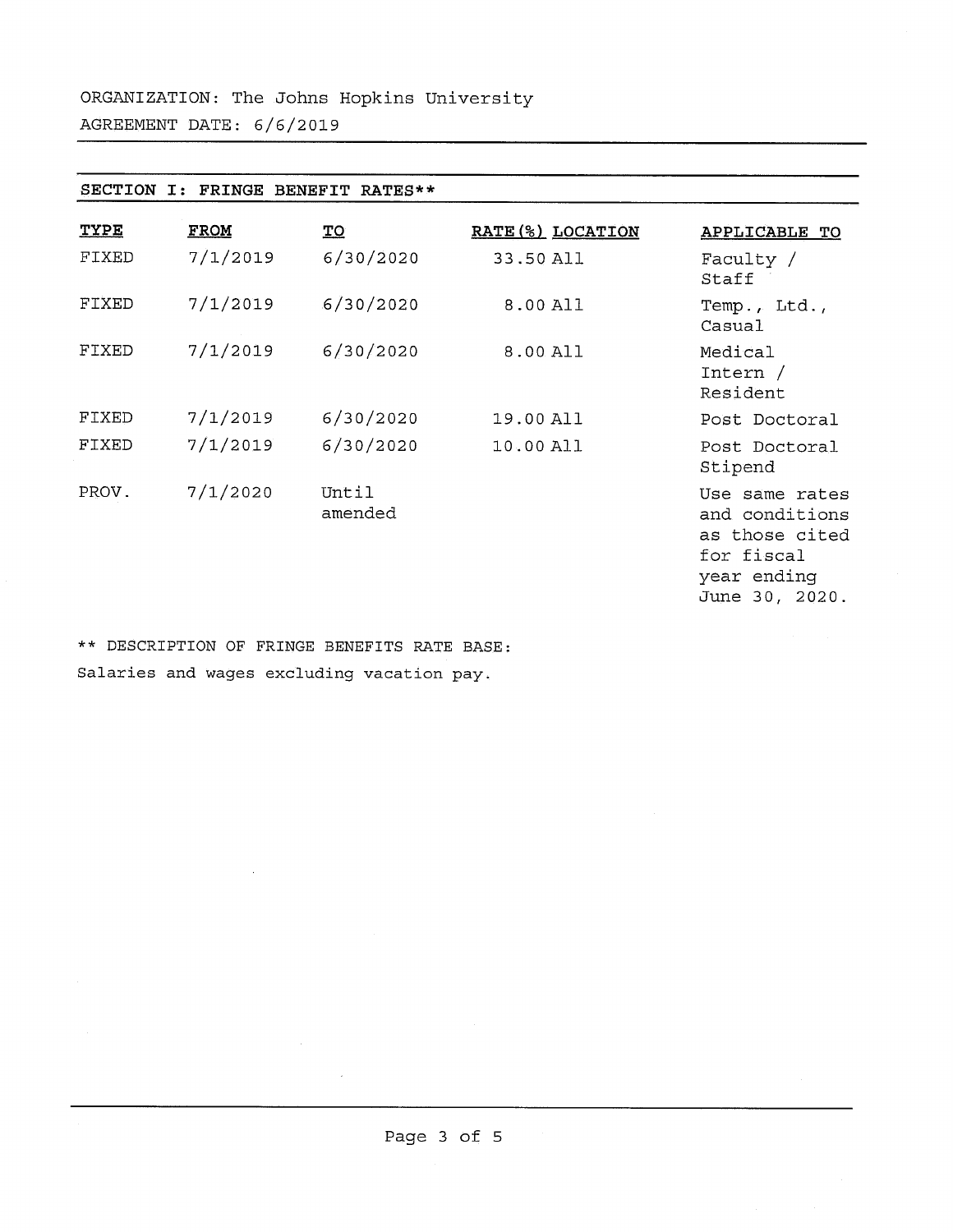**ORGANIZATION: The Johns Hopkins University AGREEMENT DATE: 6/6/2019**

### **SECTION II: SPECIAL REMARKS**

## TREATMENT OF FRINGE BENEFITS:

The fringe benefits are charged using the rate(s) listed in the Fringe Benefits Section of this Agreement. The fringe benefits included in the rate(s) are listed below.

OFF-CAMPUS DEFINITION: For all activities performed in facilities not owned by the institution and to which rent is directly allocated to the project(s), the off-campus rate will apply. Actual costs will be apportioned between on campus and off-campus components. Each portion will bear the appropriate rate.

## TREATMENT OF PAID ABSENCES:

Holiday, sick leave pay and other paid absences except for vacation pay are included in salaries and wages and are claimed on grants, contracts and other agreements as part of the normal cost of salaries and wages. Separate claims for the costs of these paid absences are not made.

Fringe benefits include: FICA, Unemployment & Workers' Compensation, Retirement, Health/Life/Dental/Disability Insurance, Tuition Remission, TIAA/CREF, Staff Development, Benefits Administration, Special Programs, Accrued Vacation and Continuing Professional Education.

The Off-Campus indirect cost rate is not applicable to the direct costs of GCRC nursing and dietary personnel. The direct costs associated with these nursing and dietary personnel are considered patient care costs and the related indirect costs are reimbursed through the JOHNS HOPKINS HOSPITAL'S patient care Rate Agreement.

The rate agreement does not cover the Applied Physical LAB (APL) of the JOHNS HOPKINS UNIVERSITY. Rates for APL are established separately.

Equipment means an article of nonexpendable tangible personal property having <sup>a</sup> useful life of more than one year, and an acquisition cost of \$5,000 or more per unit.

The next Indirect Cost rate proposal based on the fiscal year ending June 30, <sup>2022</sup> is due in our office by December 31, 2022.

The next Fringe Benefit rate proposal based on the fiscal year ending June 30, <sup>2019</sup> is due in our office by December 31, 2019.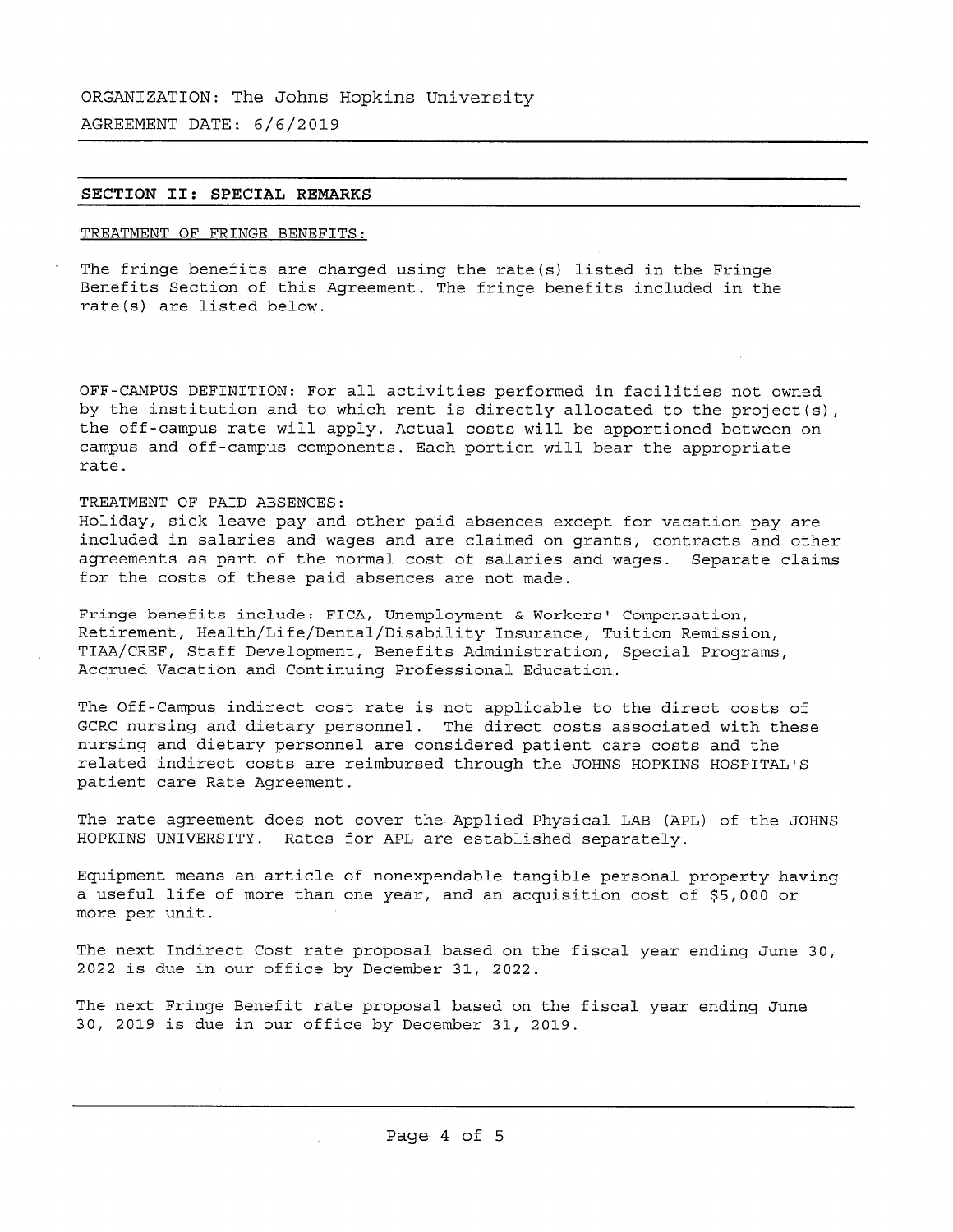AGREEMENT DATE: 6/6/2019

## **SECTION III: GENERAL**

#### A. LIMITATIONS:

The rates in this Agreement are subject to any statutory or administrative limitations and apply to a given grant,<br>contract or other agreement only to the extent that funds are available. Acceptance of the rates is subject following conditions: (1) Only costs incurred by the organization were included in its facilities and administrative cost pools as finally accepted: such costs are legal obligations of the organization and are allowable under the governing cost principles; (2) The same costs that have been treated as facilities and administrative costs are not claimed as direct costs; (3) Similar types of costs have been accorded consistent accounting treatment; and (4) The information provided by the organization which was used to establish the rates is not later found to be materially incomplete or inaccurate by the Federal Government. In such situations the rate(s) would be subject to renegotiation at the discretion of the Federal Government.

#### B. ACCOUNTING CHANGES:

This Agreement is based on the accounting system purported by the organization to be in effect during the Agreement period. Changes to the method of accounting for costs which affect the amount of reimbursement resulting from the use of this Agreement require prior approval of the authorized representative of the cognizant agency. Such changes include, but are not limited to, changes in the charging of a particular type of cost from facilities and administrative to direct. Failure to obtain approval may result in cost disallowances.

#### C. FIXED RATES:

If <sup>a</sup> fixed rate is in this Agreement, it is based on an estimate of the costs for the period covered by the rate. When the actual costs for this period are determined, an adjustment will be made to a rate of a future year{s) to compensate for the difference between the costs used to establish the fixed rate and actual costs.

#### D. USE BY OTHER FEDERAL AGENCIES:

The rates in this Agreement were approved in accordance with the authority in Title <sup>2</sup> of the Code of Federal Regulations, Part <sup>200</sup> (2 CFR 200), and should be applied to grants, contracts and other agreements covered by <sup>2</sup> CFR 200, subject to any limitations in <sup>A</sup> above. The organization may provide copies of the Agreement to other Federal Agencies to give them early notification of the Agreement.

#### OTHER:

If any Federal contract, grant or other agreement is reimbursing facilities and administrative costs by a means other than<br>the approved rate(s) in this Agreement, the organization should (1) credit such costs to the affect apply the approved rate(s) to the appropriate base to identify the proper amount of facilities and administrative costs allocable to these programs.

#### BY THE INSTITUTION:

The Johns Hopkins University

| (INSTITUTION)            |
|--------------------------|
| tl W                     |
| (SIGNATURE)              |
| $W.$ Jours<br>$t \sim t$ |
| (NAME)                   |
| $-2$                     |
| (TITLE)                  |
| 6/13/19                  |
| (DATE)                   |

ON BEHALF OF THE FEDERAL GOVERNMENT:

DEPARTMENT OF HEALTH AND HUMAN SERVICES

| (AGENCY)<br>Darryl W. Mayes -S            | Digitally signed by Darryl W. Mayes -S<br>DN: c=US, o=U.S. Government, ou=HHS, ou=PSC.<br>ou=People, 0.9.2342.19200300.100.1.1=2000131669,<br>cn=Darryl W. Mayes -S<br>Date: 2019.06.12.08:52:01-04'00" |
|-------------------------------------------|---------------------------------------------------------------------------------------------------------------------------------------------------------------------------------------------------------|
| (SIGNATURE)                               |                                                                                                                                                                                                         |
| Darryl W. Mayes                           |                                                                                                                                                                                                         |
| (NAME)                                    |                                                                                                                                                                                                         |
| Deputy Director, Cost Allocation Services |                                                                                                                                                                                                         |
| (TITLE)                                   |                                                                                                                                                                                                         |
| 6/6/2019                                  |                                                                                                                                                                                                         |
| (DATE) 6719                               |                                                                                                                                                                                                         |
| HHS REPRESENTATIVE:                       | Steven Zuraf                                                                                                                                                                                            |
| Telephone:                                | (301) 492-4855                                                                                                                                                                                          |